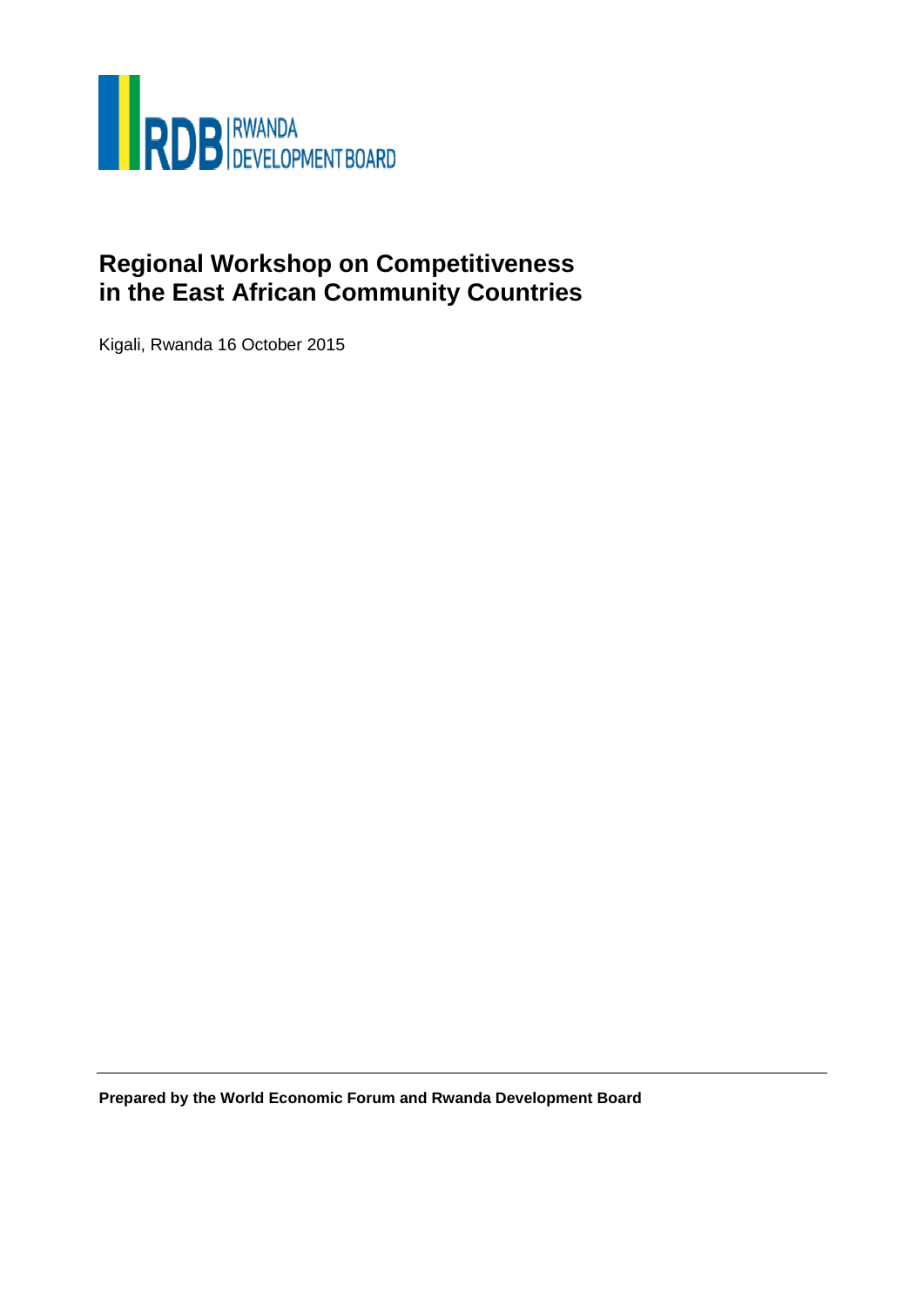

# **Contents**

Introduction Opening Session Presentation on Competitiveness and Regional Integration in the EAC CNBC Live Debate: Enhancing East Africa's Competitiveness Breakout Discussion: Scenarios for the EAC Closing Remarks Annexes Annex I: Workshop Information Sheet Annex II: Workshop Programme Annex III: Press Coverage of Workshop Annex IV: List of Participants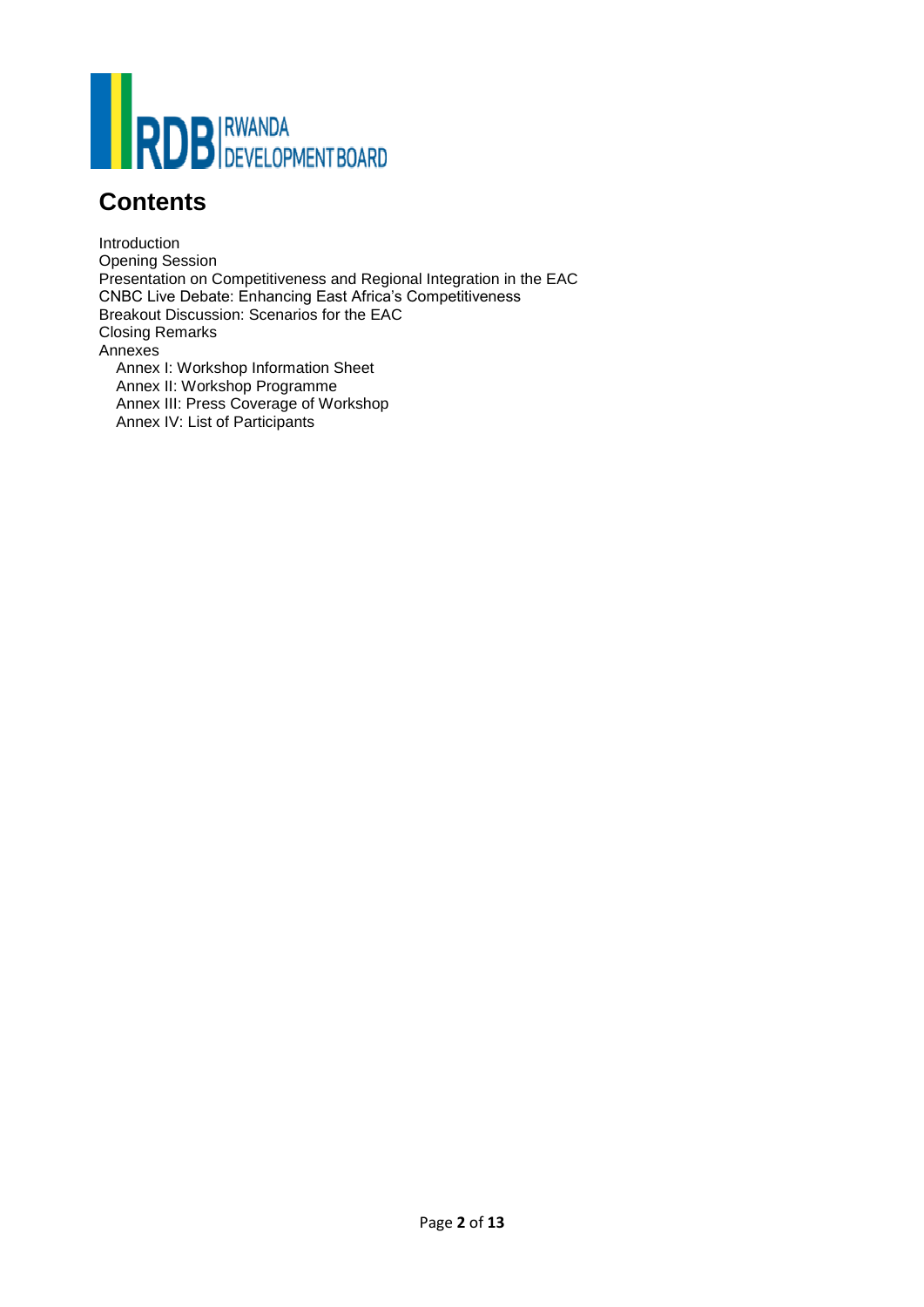

# **Introduction**

The World Economic Forum workshop on the competitiveness of East African Community (EAC) countries took place in Kigali, Rwanda, on 16 October 2015. The workshop, hosted by the Rwanda Development Board in collaboration with the World Economic Forum, was the first of four regional workshops to be held in 2015-2016 to further the competitiveness agenda in sub-Saharan Africa and North Africa.

The purpose of the workshop was to:

- 1. Provide an interactive forum, allowing deliberation and debate on key challenges facing EAC economies.
- 2. Inform stakeholders on an agenda on advancing Africa's competitiveness, which will be presented at the World Economic Forum on Africa on 11-13 May 2016 in Kigali, Rwanda.

The workshop brought together policy-makers, business leaders, development practitioners and other key stakeholders from member countries to discuss and debate how competitiveness could be raised in the EAC and how policies could be coordinated at a regional level. Discussions were based on key findings of the World Economic Forum's *Global Competitiveness Report 2015-2016* and the *Africa Competitiveness Report 2015*, the latter highlighting the bottlenecks to improving performance in the agricultural, manufacturing and services sector.

# **Opening Session**

Elsie Kanza welcomed participants on behalf of the World Economic Forum, thanking the Government of Rwanda and in particular the Rwanda Development Board for their warm hospitality. She acknowledged the workshop as a first in a series of structured sub-regional workshops to discuss the findings from the *Africa Competitiveness Report 2015* published this past June based on a partnership between the World Economic Forum, the World Bank, the African Development Bank, and OECD. Beginning with the EAC today, SADC and ECOWAS are to follow in the first quarter of 2016, whose outcome will feed into an Action Plan to be shared in Kigali in May 2016.

Kanza noted that Africa continues to lag behind the rest of the world with respect to competitiveness – characterized by low productivity in all three key sectors, that is, agriculture, manufacturing and services. This is underpinned by weak institutions, persistent infrastructure deficit and low levels of health and education. She noted the challenge that this picture has overall not changed since the World Economic Forum started publishing the Report in 1998.

Kanza, however, pointed out Africa's two unique opportunities: its demographic potential and its potential to leverage ICT to boost competitiveness. She noted that according to the *Global Competitiveness Report 2015 - 2016* that was launched two weeks ago, talent driven and innovative economies are the most competitive.

In his official opening remarks, Francis Gatare, Chief Executive Officer, Rwanda Development Board (RDB), Rwanda, noted Rwanda's progress in improving competitiveness, citing the World Bank's Doing Business Report where the country had moved up to 46th place in 2015 from 58th in 2011, as well as its current standing in the Forum's *Global Competitiveness Report 2015-2016* as among the top-three most competitive economies in Africa.

Gatare stressed the importance of talent for advancing economic development and urged the region to learn from the success of fast-growing East Asian economies, such as Taiwan, China and Korea, Rep.. Many of these countries managed to attract their diaspora back home thanks to attractive compensation and tax benefits, which enabled them to leapfrog many other economies. These Asian economies also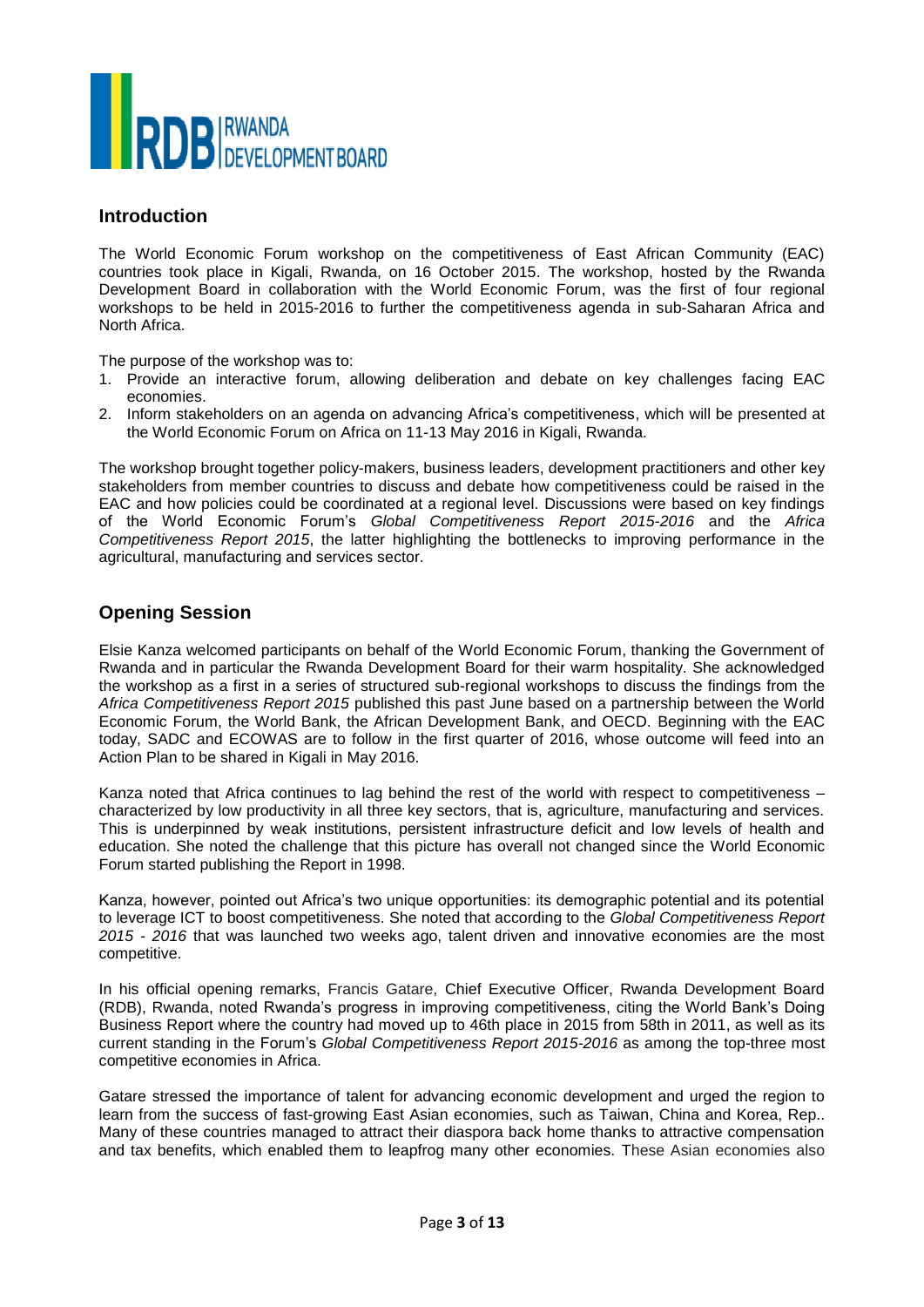

offered competitive financial regimes, such as Hong Kong SAR or Singapore, while others offered industry-specific incentives, including government investments and targeted tax breaks. But, ultimately, he said, talent needs to be fostered within.

Gatare named three critical success factors of these economies that African nations should strive to emulate: a long-term vision, commitment to this vision and a central focus on a knowledge-driven economy. Regarding the latter, all fast-growing Asian economies, with the exception of Hong Kong SAR, have made large investments in technological development centres and have put in place incentives for the private sector to develop new products and processes. He remarked that in this context, being part of a regional group such as the EAC is advantageous as it allows members to leverage economies of scale and labour mobility.

John Kashangaki, Executive Director, Strategic Business Advisors (Africa) Ltd., introduced the workshop's programme and key activities. He said that the aim of the workshop would be to find practical solutions to raise the competitiveness of the EAC.

# **Presentation of Competitiveness and Regional Integration in the EAC**

Caroline Galvan, Economist, Global Competitiveness and Risks, World Economic Forum, presented on key findings from the Forum's recently launched *Global Competitiveness Report 2015-2016* and the *Africa Competitiveness Report 2015* for the EAC. The latter offers an in-depth analysis on the strengths and challenges relating to competitiveness on the African continent.

Galvan defined competitiveness as the set of institutions, policies and factors that determine the level of productivity of a country, emphasizing that competitiveness means productivity – a different notion from the otherwise used terms of exchange rate or wage competitiveness. She then went on to explain the report's Global Competitiveness Index, which is based on 12 pillars, grouped into three categories: basic requirements (4), efficiency enhancers (6), and innovation and sophistication factors (2). Depending on a country's stage of development – proxied by GDP per capita income – these factors receive different weights. More weight is placed on factor-driven pillars, such as institutions, infrastructure, macroeconomic stability, health and primary education for countries with low levels of income, while a higher weight is placed on the more complex areas of competitiveness, such as business sophistication and innovation for advanced economies.

According to the Global Competitive Report's rankings of 37 African economies, Mauritius (46) continues to lead as the most competitive economy ahead of South Africa (49), which re-entered the top-50 for the first time in four years. Rwanda (58) was the third most competitive economy in Africa. These top performers are, however, the notable exception on the continent, being the only ones to rank in the upper half of the ranking of 140 economies. African economies make up 16 out of the bottom 20 economies in the ranking, many of these being resource-rich economies with Guinea coming in last at 140. The ranking also reveals a large competitiveness divide in the EAC, with Rwanda leading at 58th, followed by Kenya at 99th, Uganda at 115th, Tanzania at 120th and Burundi at 136th. Raising EAC's competitiveness will, therefore, not only mean to raise competitiveness at the national level, but also to close the competitiveness gap.

Galvan said that the two reports showed that despite high growth rates in the region over the past decade, productivity growth has been negative across sectors, and so have levels of competitiveness. This is a concern as low productivity and levels of competitiveness threaten long-term growth. Growth predictions of 3.8% are expected for 2015 for sub-Saharan Africa compared to previous rates of 5%, as .<br>commodity prices drop.<sup>1</sup> Investments in productivity-enhancing reforms are therefore pivotal.

Looking at the competitiveness challenges of the EAC**,** Galvan presented an overview of the community

 $\overline{\phantom{a}}$ 

<sup>1</sup> IMF World Economic Outlook, October 2015.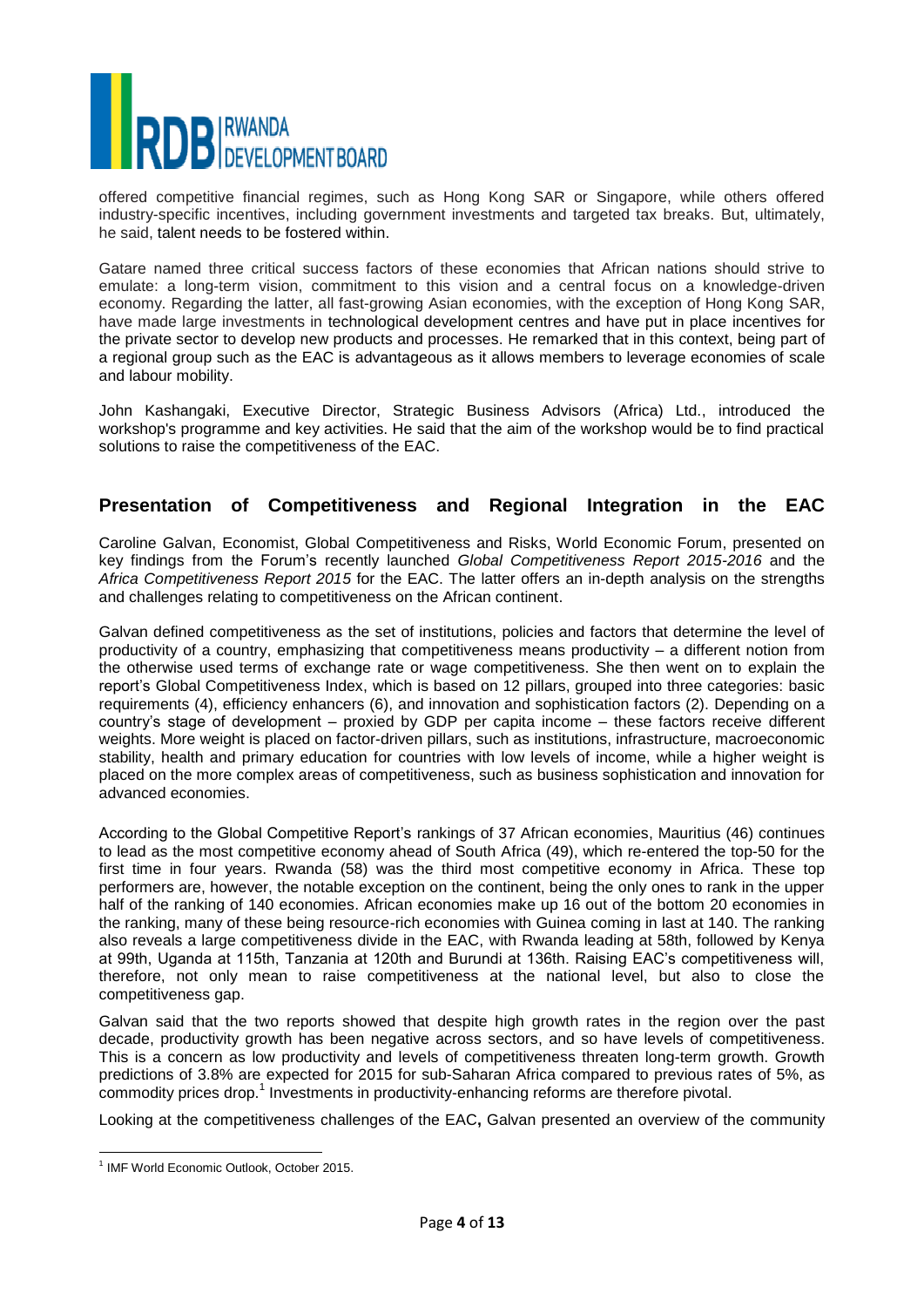

in comparison with more advanced economies such as ASEAN- $5^2$  and OECD economies. Compared to these economies, challenges in the EAC pertain more prominently to the areas of infrastructure, human capital-related indicators (health and primary education, higher education and training), technological readiness (both the ability to absorb foreign technologies and the use of ICT) and market size. EAC economies perform, however, on par with the ASEAN-5 in market efficiencies (goods, labour and financial).

Within the EAC, three observations can be noted. First, disparities within the EAC are largest in the areas of institutions and financial market development, with Rwanda particularly leading by a wide margin in the former. Second, Rwanda leads in the EAC in the more basic requirements of competitiveness: institutions, infrastructure, and health and primary education as well as market efficiencies, while Kenya champions the more complex areas of competitiveness of technological readiness (the extent to which companies absorb foreign technologies and the use of ICTs), business sophistication and innovation. Third, overall all EAC economies perform poorly in the areas of infrastructure and technological readiness not exceeding more than the average of 3.5 on a scale of 1 to 7, and that of higher education and training being equally low.

Galvan highlighted the most persisting challenges facing the EAC:

**Infrastructure:** Road standards are better in Rwanda than in the rest of the EAC, while Kenya does comparatively well on air connectivity. Yet, areas of priorities for the region should be maritime infrastructure or the access to (where the performance of Côte d'Ivoire bears evidence to Africa's potential) as well as raising the quality of electricity supply, where Rwanda leads with a score of 4 on a scale of 1 to 7.

**Human capital:** Life expectancy in the EAC remains low, averaging 60 years, with Rwanda leading at 64 years and Burundi closing the lower end at just 55 years. Similarly, infant mortality in the EAC is high compared to the regions of ASEAN-5. However, despite still comparatively low numbers, significant progress has been made in the EAC over the past decade, holding promise for the future. As to the performance of the EAC in education, it performs well in the enrolment of children in primary school. However, the quality of primary school education needs to be improved, and there is a big gap with regards to secondary education enrolment, where the EAC trails behind the ASEAN-5. Most importantly, tertiary enrolment rates in the EAC are extremely low below  $5\%$ , though numbers are not more favourable in most parts of sub-Saharan Africa. A few bright spots stand out in the small open economies of Cape Verde (23%) and Mauritius (42%). Raising tertiary enrolment rates and the quality of overall education will be critical drivers to building a knowledge-driven economy. On a positive note, Rwanda as a member of the EAC leads in sub-Saharan Africa for its ability to both attract and retain talent, and overall the region stands out for its high level of female participation.

**Technological readiness:** Although the latest technology is available within the EAC, use is limited, particularly with regard to the internet and broadband. While 50% of the population uses the internet in the Seychelles and over 40% in Kenya, numbers are below 17% in all other EAC members. Similarly, Ghana registers 60 mobile broadband subscriptions per 100 of its population, leading in sub-Saharan Africa. In comparison, EAC's best performer of Uganda only registers 15.

Overall, access to finance remains the most problematic factor for doing business in the EAC, followed by corruption and tax rates. However, Rwanda deviates from the rest of the region in that corruption is considered negligent while concerns over an inadequately educated workforce are cited as a major concern. Galvan emphasized the importance to get the "basics" right in the region – addressing institutions, infrastructure (transport, electricity and ICT) and, most importantly, human-capital related indicators. Findings from the Global Competitiveness Report show that the most competitive economies in the rankings, such as Switzerland, Singapore and the US, are talent-driven economies. Its young

 2 These are Indonesia, Malaysia, the Philippines, Thailand, and Vietnam.

 $3$  The reported value corresponds to the ratio of total tertiary enrolment, regardless of age, to the population of the age group that officially corresponds to the tertiary education level.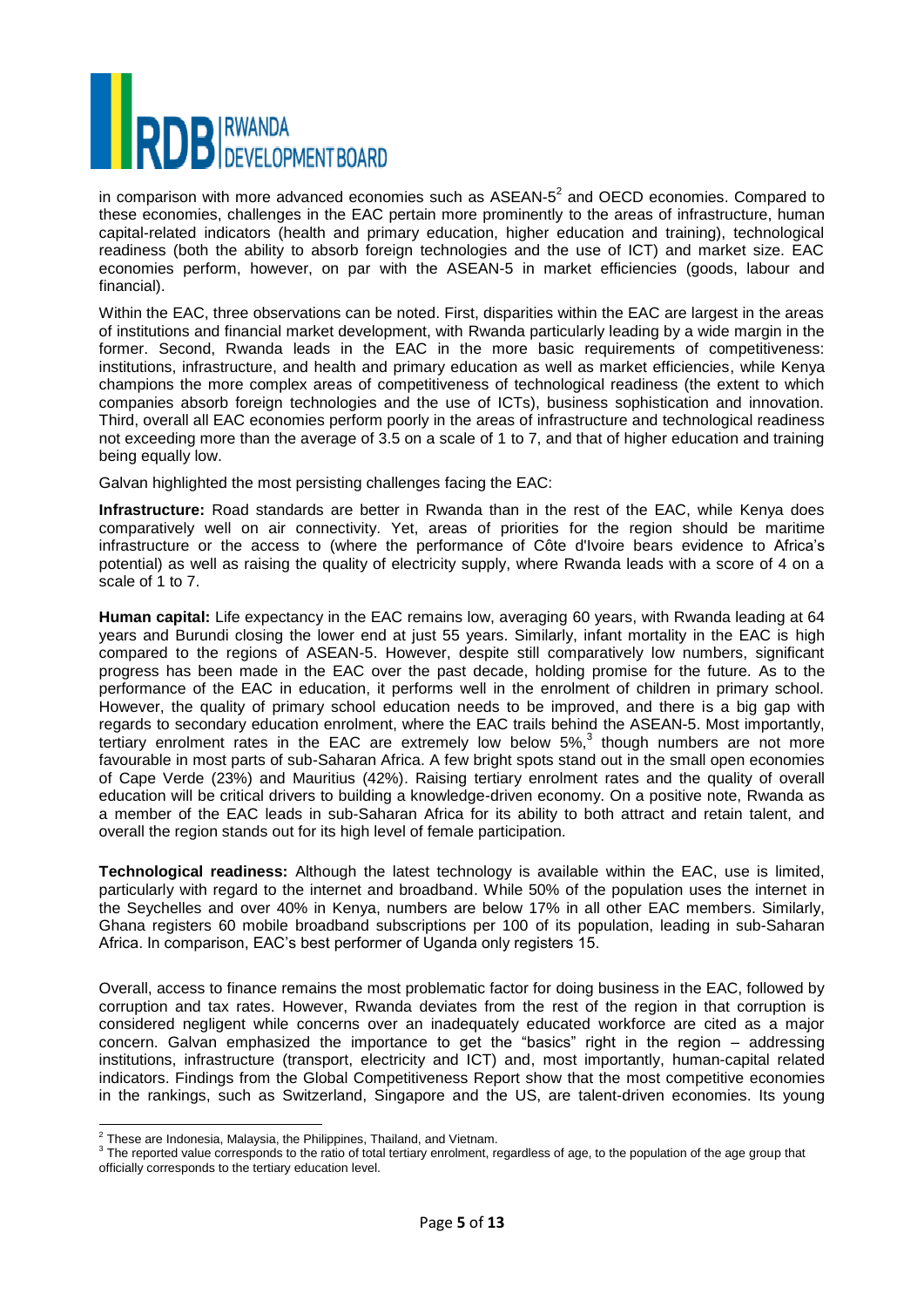

generation means that the EAC stands propitiously to become talent-driven. The focus therefore needs to be to raise competitiveness at a national level, but also to close the gap within the region.

# **CNBC Live Debate: Enhancing East Africa's Competitiveness**

The CNBC Live Debate on Strategies for Improving EAC's Competitiveness is part of CNBC's Road to Davos 2016 series. During the debate, moderated by CNBC Africa Presenter Bonney Tunya, Gabriel Negatu, Manager, Governance Division, African Development Bank (AfDB), Abidjan, said that the EAC is doing relatively well, but disparities in the region remain, with some countries improving and pulling apart while others are staying behind. He noted that on a sub-Saharan African level, the narrative of a rising Africa was largely built on the commodity boom, but that growth rates are now bound to fall. For the EAC, he noted that most economies are reasonably diversified and that the ending of the commodity boom will not be felt in the EAC as much as in other economies on the continent.

Francis Gatare, Chief Executive Officer, Rwanda Development Board (RDB), Rwanda, highlighted strengths and weaknesses in the EAC. He said that while Rwanda ranks 58th on the Forum's Global Competitiveness Index and still has room for improvement, one should not forget how much progress the country has made in the past two decades. Wilmot Allen, Director, East Africa, Cross Boundary, USA, added that there is a continued appetite of investors to come to the region, and stressed the critical role diaspora communities can play.

The panel went on to discuss the following topics.

#### *Infrastructure and the cost of doing business*

Negatu emphasized the role of infrastructure as the foundation of economic growth; integration cannot happen in the absence of physical infrastructure. He lauded the EAC leadership as visionary for having invested a large part of development aid into infrastructure. More than just building roads, infrastructure transforms communities (98% of Kenyan schools have access to electricity). Yet, he acknowledged a lag effect of infrastructure and that payback to current investments will not immediately be seen. Gatare added that productivity growth happens at the intersection of effectiveness and efficiency and that at this intersection the notion of cost is a key variable. He cited the Northern Corridor where transportation and business across borders is effective but also ought to be cost-friendly. He further noted the government's role to invest in health and education. Allen reported a mixed picture in terms of cost-effectiveness in the EAC, characterized by serious challenges in agriculture, transport and logistics services but also innovation (mobile money, communication infrastructure, energy infrastructure), although the EAC is leading the way in the latter to a certain extent, particularly by promoting investment and inclusion.

#### *Taxation and the role of incentives to attract foreign investors*

Negatu proposed that EAC economies are giving too much tax incentives while not receiving enough return. He pointed to the fact that tax incentives too often lead to a race to the bottom while they fail to attract serious investors that primarily consider other factors. He emphasized, however, the important prerequisite that any tax scheme must be predictable to incite foreign investors to come in. Allen qualified that some incentives in key sectors are making a difference, citing the textile and the cotton industry. He also flagged the pivotal role of the regulatory environment. Gatare added that businesses respond to incentives and that one needs to distinguish among different types of investors. He noted that at the initial stage of investments, businesses seek to defer taxes, and depending on the need of business and specific requirements, there is a need to provide this cushion. He also warned that capital today is global and can consider a wide range of options. Citing the example of Rwanda, he noted that economies not only attract investment through incentives, but can critically support attracting investment through engaging in productivity-enhancing incentives, as investors are equally attracted by a skilled labour force, costs of doing business and, most importantly, the predictability of these costs (corruption serving as a detrimental non-predictable cost).

#### *Possible downside risks for the region*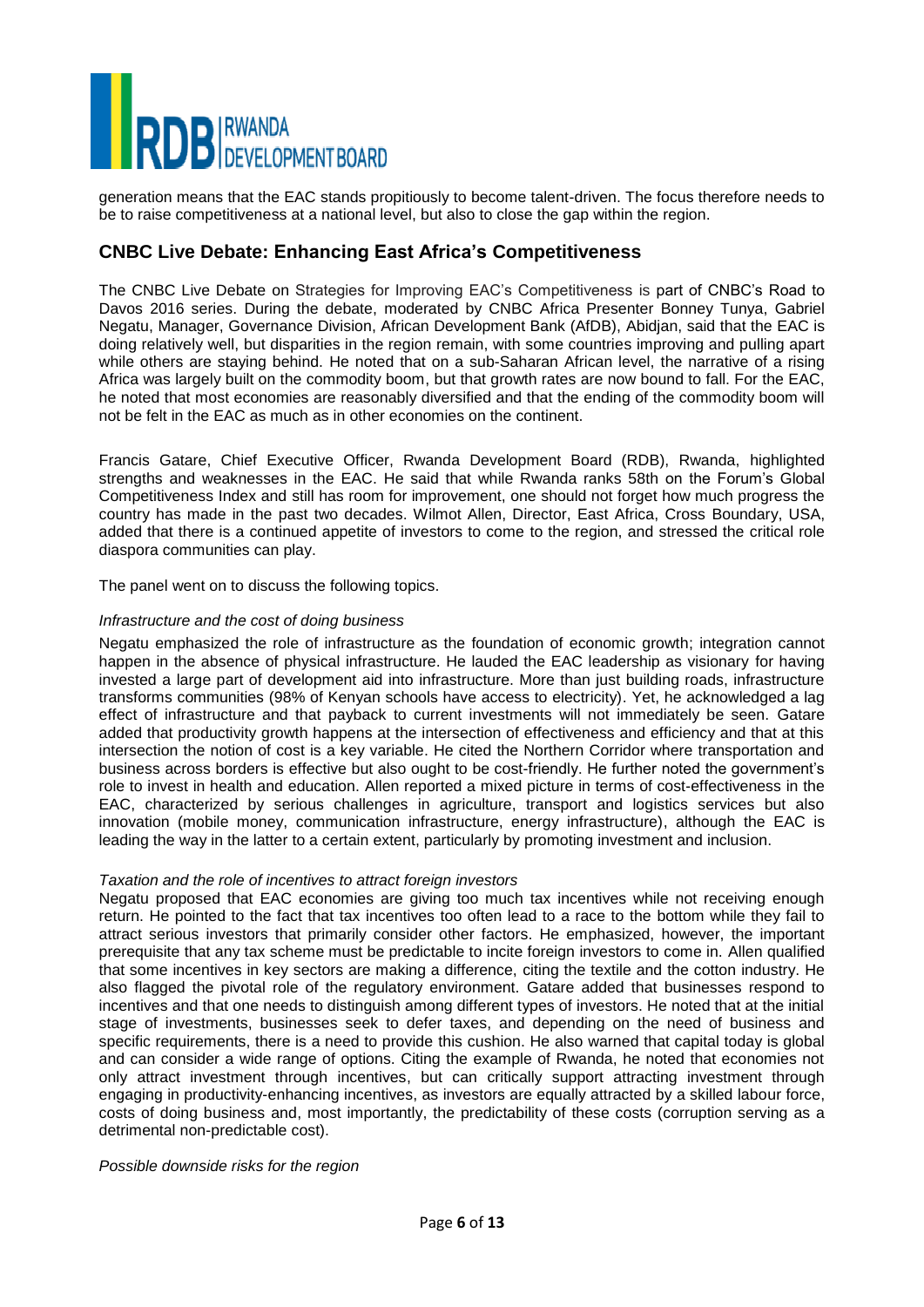# **DB** RWANDA<br> **DB** DEVELOPMENT BOARD

Allen suggested a misconception of the levels of security for the EAC, citing the way Kenya was portrayed in US media during President Obama's recent visit as a "hotbed of terrorism". He suggested leveraging the role of civil society in order to secure social development and to mitigate the risks of conflict. Negatu reiterated the need for integration and the risk of remaining closed to the rest of the world in the case of failure. At the same time, regional integration means global integration and the currency fluctuations witnessed in the region a few months ago have brought to light of how cost competitiveness of businesses can be affected easily. He further pointed out that the EAC is not a homogenous region, characterised by different levels of excellence in one area while lack in others. Businesses may, therefore, not take full advantage of the market but rather have areas of higher concentration. Citing Rwanda's decision to open borders to foreign talent, he noted that the many risks put forward prior to implementation have not materialized. On the contrary, the region has benefitted from cross-fertilization of talent, which will be a critical driver to improve productivity of the Rwandan labour force. One, therefore, ought to be mindful that risks also come with opportunities.

#### *National versus regional priority*

Allen stressed the importance of synchronizing regulatory policies and labour mobility without diminishing of what has worked at a national level, reminding participants of the primacy of economic integration that has motivated integration in Asia. Negatu warned that a discussion of what comes first, national or regional competitiveness is one of false dichotomy, as the national interest can be served by going regional. Citing Kenya's recent sugar debate, he said that integration yields winners and losers, but so does not integrating. Policy-makers therefore need to manage the process of integration depending on the industry and the duration. Gatare added that regional integration should not be considered a zero sum game, and that policy-makers and businesses need to communicate the benefits of regional integration and the process it involves. Regional integration ought to be driven by an ambition and a vision that needs to be shared with the population, he said. There may be short-term anxieties, such as was the case when Rwanda opened up its labour market for participation, but it will yield benefits in the long term.

#### *Access to finance, corruption and talent*

Allen urged policy-makers to think of human capital in a more comprehensive fashion, i.e. not only talent but values and integrity. Gatare expressed the difficulty in defining corruption whose definition varies widely, but ultimately remains a leadership question. He further expressed concern that governments were not doing enough to encourage finance and investment. While FDI remains important, development aspirations cannot be built entirely around FDI. Instead, investments in productivity-enhancing reforms were needed to invest in resources that transform economies.

#### *Why the loan market is not clearing*

With high demand for finance and equally large supply, what are the obstacles to the market not clearing in the region? Panellists noted that it is more complex than that, i.e. not only about the clearing price but terms of finance. Although global liquidity was floating around, it was largely looking into capital markets (sectors with low administrative burdens and less interested in Greenfield projects). It was further noted that requirements of local businesses differed from sophisticated financial markets globally. Relatedly, SMEs in the region are often not able to meet investor requirements, such as producing a three-year audited report. This highlights the need to train SMEs in order to achieve bankable projects. An example was cited of a Nairobi fund willing to invest 20% in SMEs, but eight months into the year has only managed to allocate half its target. Silver linings were however noted, such as the Angel network developing among diaspora communities.

#### *Risks and opportunities of decreasing aid flows*

Panellists also discussed the upside of this development, forcing governments to prioritize the use of aid money. It was further noted that new concepts such as blended finance presented an opportunity to derisk capital and projects.<sup>4</sup>

[http://www3.weforum.org/docs/WEF\\_Blended\\_Finance\\_A\\_Primer\\_Development\\_Finance\\_Philanthropic\\_Funders\\_report\\_2015.pdf.](http://www3.weforum.org/docs/WEF_Blended_Finance_A_Primer_Development_Finance_Philanthropic_Funders_report_2015.pdf)

l  $^4$  Blended Finance is defined as the strategic use of development finance and philanthropic funds to mobilize private capital flows to emerging and frontier markets. See Blended Finance Vol. 1: A Primer for Development Finance and Philanthropic Funders available at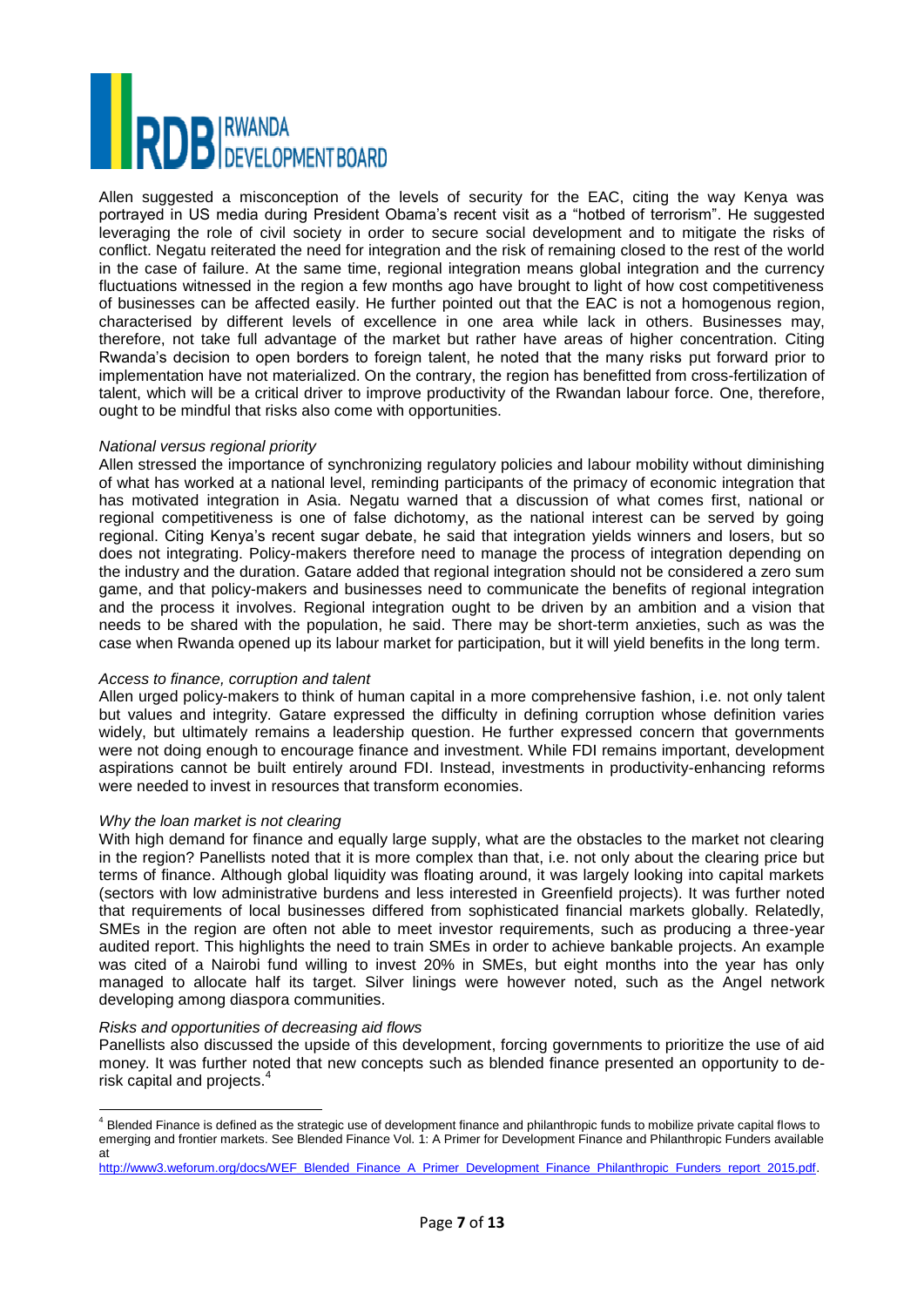

#### *Concluding remarks*

Negatu expressed concerns over the lack of access to finance as an important obstacle to increased competitiveness. He further warned that corruption remains the most difficult part yet largely neglected during the past decade of Africa's Rising narrative. As growth rates are being revised downward, stakeholders are realizing that the past decade was oblivious to transforming governments in the region. Gatare urged African stakeholders to not forget that the continent is competing globally, not only regionally, the ladder thus being high. Allen acknowledged the challenges to raising innovation and reaping the region's demographic dividend, but also urged participants to reflect on the progress that has been made over the past decade in terms of human and social development.

# **Breakout Discussion: Scenarios for the EAC**

Workshop participants divided into six groups to discuss a scenario under which the EAC would be a highly competitive single market in 2025 and in which trade, investment and cross-border movement of people would lead to rapidly increasing prosperity. The groups were asked to discuss and identify the key policies and/or measures that were put in place since 2015 that led to this improved competitiveness at national and regional levels.

Key factors affecting positively the development of a competitive and well-integrated EAC were identified as follows:

#### *At the national level*

All groups agreed the success of regional integration by 2025 would be due to a mixture of private, government, national and regional policies:

- Strengthening legal and financial institutions, and enacting good laws that facilitated doing business; a credit reference bureau was established to avoid a non-credit worthy borrower from obtaining several loans.
- A successful regional integration cannot happen without adequate infrastructure, particularly steady power supply in addition to transport and ICT infrastructure.
- The need for talent-driven economies that:
	- Guarantee universal access to primary and secondary education and primary healthcare
	- Set up initiatives to promote entrepreneurship as part of the curricula
	- Change the education system from a colonial career-based system to a skilled-best education system (being self-employed by being creative and innovative)
	- Better understand of how to best promote research and innovation in the EAC
	- Automate curricula ("inverted classroom") thanks to 3G and 4G use
	- Create opportunities for those that "exit earlier" and do not go on to tertiary education (i.e. vocational programmes)
	- Introduce a rotating temporary teaching force as a National Service Type (UK Teach First) to raise quality of education in addition to a fixed staff of pedagogues.

#### *At the regional level*

 $\overline{\phantom{a}}$ 

All groups agreed that in order for the region to be a competitive block by 2025, participants agreed that there is a need for the full implementation of a regional common market in the EAC, including free movement of goods, services and individuals; and some recommendations from the groups included:

- To advance regional integration, EAC member governments should identify the lowest common denominator. It was recommended that presidents further align, but also call for, business representatives to agree to EAC integration; further the private sector should be mobilized to pressure governments to sit together to ease restrictions (e.g. why is it so much harder to open business in Tanzania than Rwanda?).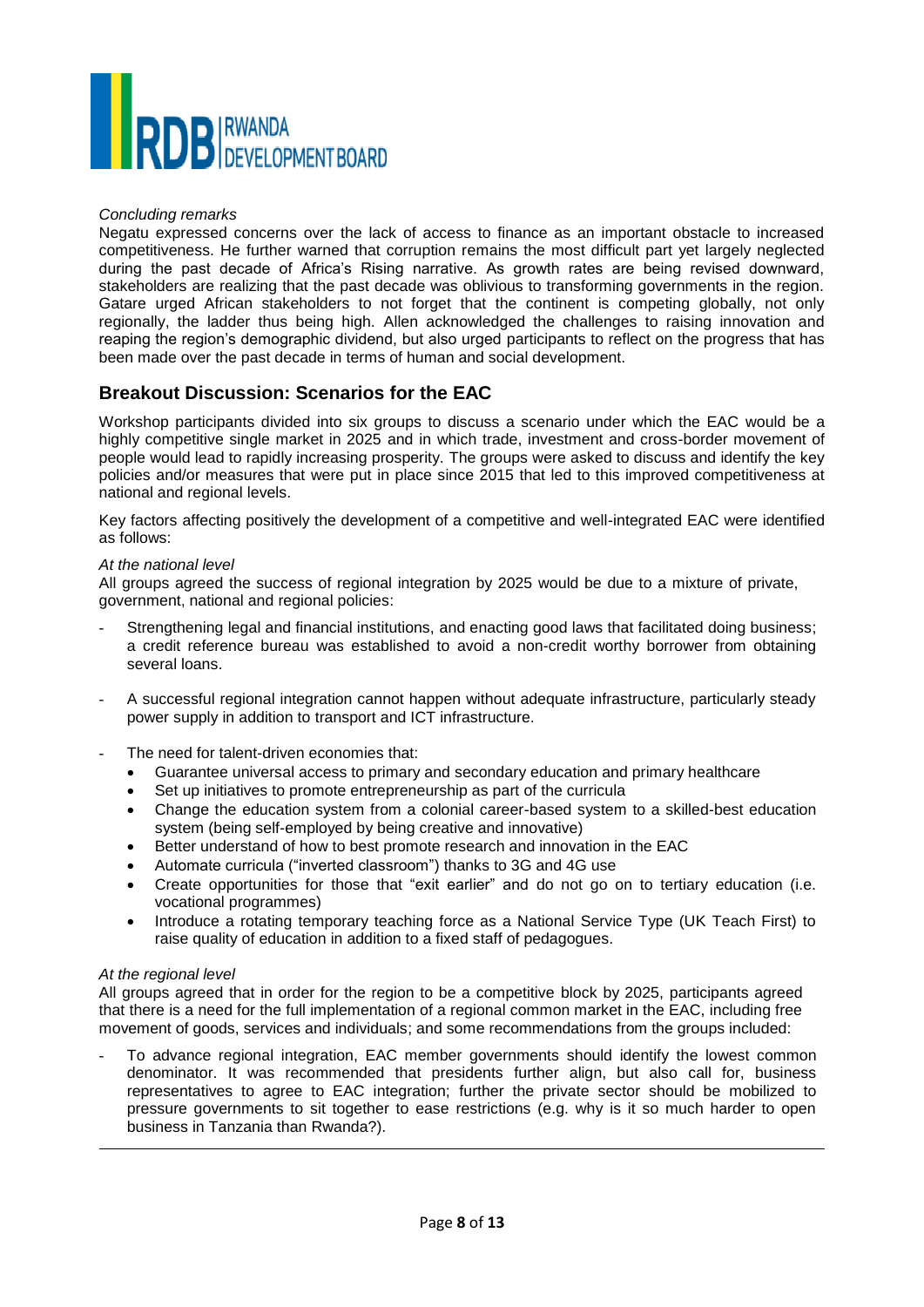

- EAC level governments should look at different member states' successful peer-to-peer learning programmes; EAC member states could, for example, borrow from Rwanda's zero tolerance for corruption policy.
- It was recommended to establish an East African Standardization Organization (EASO).
- To establish an East African Skilled Development Program to guarantee that the skills needed were development. While quality of education was an issue in itself, the skills mismatch should be addressed by improved ways of measuring performance and standard of sectors, better linkage of skills of education sectors to the needs of business, and a reflection of the type of skills that are important to teach students and how to tailor these to university studies and vocational training. It was further recommended to encourage a higher enrolment of foreign students.
- A successful regional integration cannot happen without adequate infrastructure. Participants recommended:
	- A common infrastructure strategy where certain projects are earmarked as regional priorities benefitting from simplified and expedited procedures
	- Coordination among member states to attract finance in order to exploit economies of scale and negotiation weight with financiers
	- Standard railway gage
	- Creation of a common airspace and analysis of competition (e.g. how is Air Rwanda more affordable than Kenya airlines?)
	- Establishment of functional special economic zones that absorb low-skilled labour in the EAC (need plumbers, engineers, technician)
	- Common business visa upon registration in one country
- Establishment of a single tracking information and information sharing system in the EAC to track and exchange information on taxation, business registration, business performance and agreement among EAC members on revenue sharing of receipts.
- Cross-listing in the financial market and identifying banks whose merger would make them big enough to foster growth in the market.

# **Closing Remarks**

Karim Tushabe, Head of Doing Business Unit, Rwanda Development Board (RDB), thanked participants for displaying such a deep and broad commitment to the principles enriching competitiveness in EAC countries. He noted that the varied discussions uncovered ideas and relevant issues on the many challenges facing national governments, the EAC organization, and business leaders and representatives from civil society upon which well-defined policies and strategies can be built to improve the region's competitiveness.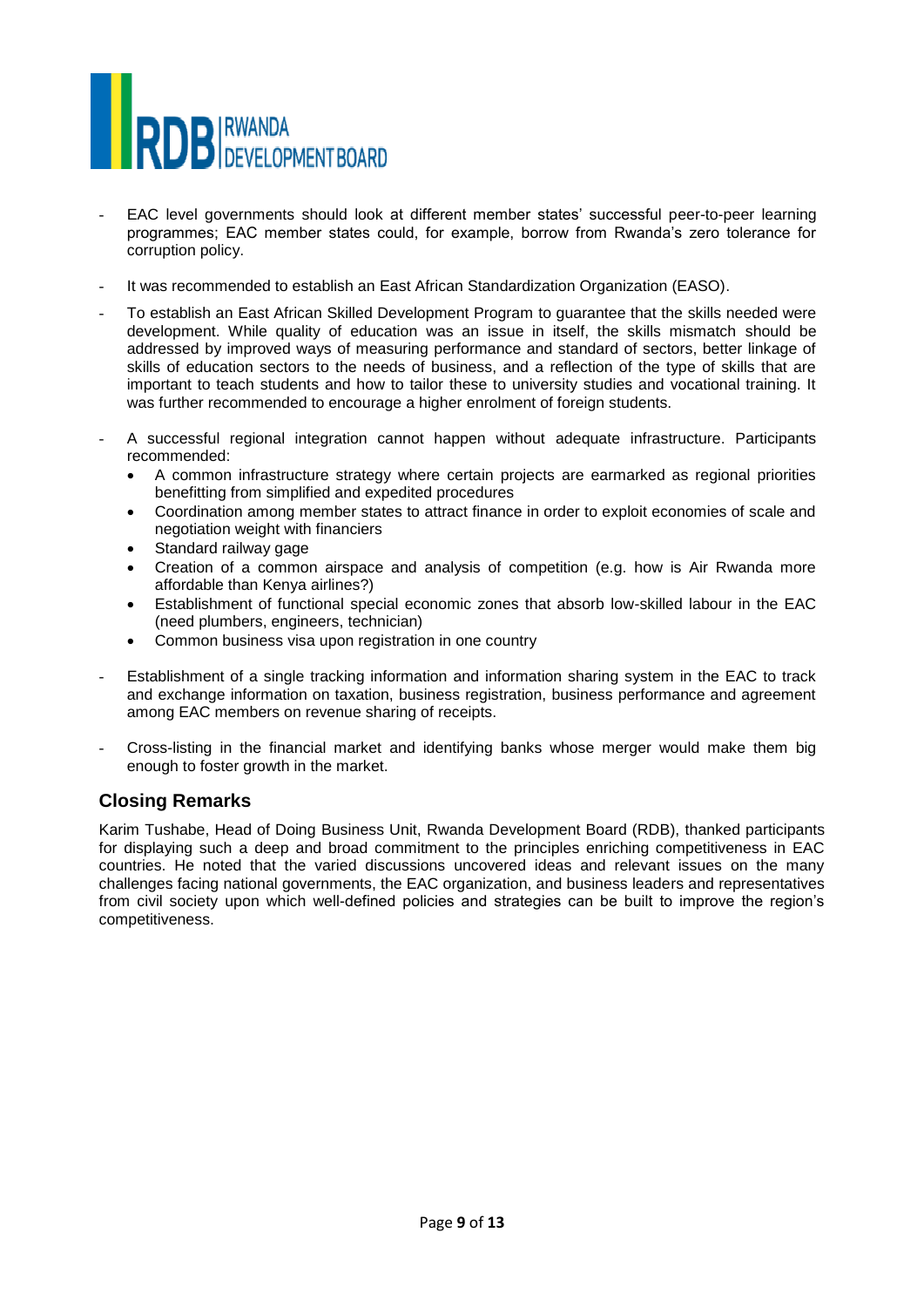

### **Annex 1: Workshop Information Sheet**

For the last eight years, the World Economic Forum, African Development Bank (AfDB) and World Bank have been collaborating in the production of the biennially published *Africa Competitiveness Report*. The first report produced in collaboration by the three institutions was launched in June 2007 at the World Economic Forum on Africa in Cape Town. For the 2015 edition of the report, the OECD has joined these collaborative efforts.

Besides the report launch, which generates high-level discussion and media traction, these reports have all have had significant impact. Specifically, they have met with significant interest from policy-makers, the international private sector and the donor community. Through the production of a unified report, rather than individual reports with similar continent-wide coverage, the partners have also harmonized policy recommendations and reduced the potential for differing advice to governments in Africa.

The 2015 report was launched on 4 June 2015 at the World Economic Forum on Africa. Since then, partners have embarked on a series of structured workshops to further disseminate the findings of the report, whose output will feed into an action agenda to be presented at the World Economic Forum on Africa in Kigali, Rwanda on 11-13 May 2016.

Draft Timeline:

- Workshop on the Competitiveness of the EAC, 16 October 2015, Kigali, Rwanda ✔
- Workshop on the Competitiveness of North Africa (tbd)
- Workshop on the Competitiveness of ECOWAS 2016
- Workshop on the Competitiveness of SADC, 2016
- World Economic Forum on Africa, 11-13 May 2016, Kigali, Rwanda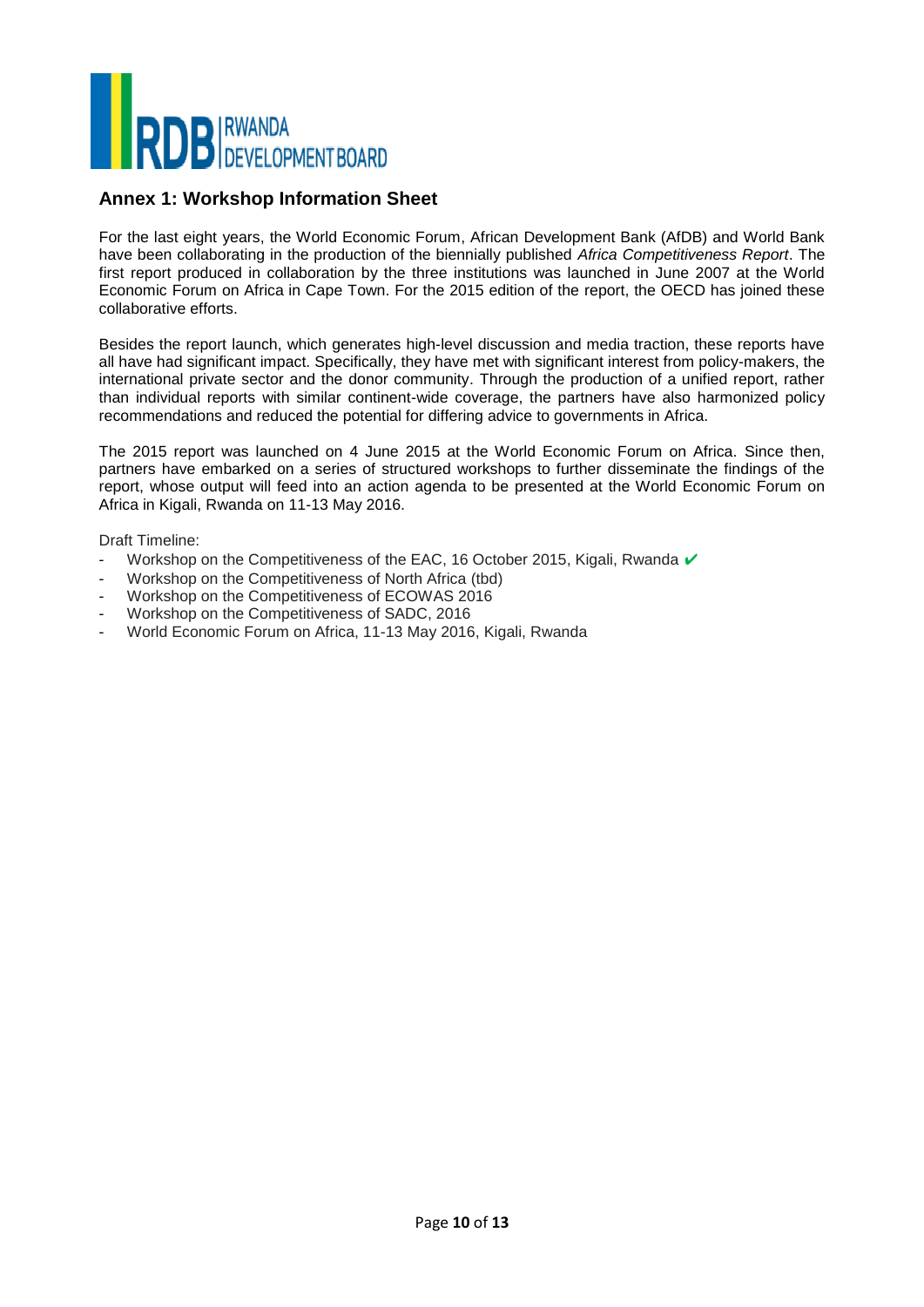

# **Annex II: Workshop Programme**

East Africa has been one of the fastest growing regions in Africa for the last decade and could continue this path to be one of the fastest growing regions by 2025, according to experts. However, there are a number of crucial aspects of competitiveness that need to be addressed in order for the region's countries to achieve sustained growth. Although the region is characterized by relatively strong institutions and macroeconomic stability, fundamentals such as infrastructure, health and education as well as a need for more sophisticated financial markets and a higher uptake of new technologies will be necessary for this sustained growth to occur.

This workshop will cover findings of the *Global Competitiveness Report 2015-2016* as well as discussions around the *Africa Competitiveness Report 2015* published by the World Economic Forum, AfDB, World Bank and OECD and launched in June 2015.

| <b>Time</b>     | <b>Activity</b>                                                                                           | <b>Remarks</b>                                                                                                                                                                                                                                                                                                                                         |
|-----------------|-----------------------------------------------------------------------------------------------------------|--------------------------------------------------------------------------------------------------------------------------------------------------------------------------------------------------------------------------------------------------------------------------------------------------------------------------------------------------------|
| $09.45 - 10.15$ | Registration and coffee                                                                                   |                                                                                                                                                                                                                                                                                                                                                        |
| $10.15 - 10.30$ | Opening remarks                                                                                           | Introduction by<br>John Kashangaki, Executive<br>Director,<br>Strategic<br><b>Business</b><br>Advisors (Africa) Ltd.<br><b>Welcome by</b>                                                                                                                                                                                                              |
|                 |                                                                                                           | Elsie Kanza, Head of Africa, Member of the Executive Committee,<br><b>World Economic Forum</b>                                                                                                                                                                                                                                                         |
|                 |                                                                                                           | Opening remarks by<br>Francis Gatare, Chief Executive Officer, Rwanda Development<br>Board and Member of Cabinet                                                                                                                                                                                                                                       |
| $10.30 - 11.15$ | EAC's<br>Presentation:<br>Competitiveness                                                                 | <b>Presented by</b><br>Caroline Galvan, Economist, Global Competitiveness, World<br>Economic Forum                                                                                                                                                                                                                                                     |
| $11.15 - 12.15$ | CNBC Africa televised<br>discussion:<br>panel<br>Strategies for Improving<br><b>EAC's Competitiveness</b> | <b>Panellists</b><br>Wilmot Allen, Director, East Africa, CrossBoundary<br>Francis Gatare, Chief Executive Officer, Rwanda Development<br>Board and Member of Cabinet<br>Gabriel Negatu, Director, East Africa Regional Resource Centre,<br>the African Development Bank<br><b>Moderated by</b><br>Bonney Tunya, CNBC Africa Presenter for East Africa |
| $12.15 - 13.30$ | Networking lunch                                                                                          |                                                                                                                                                                                                                                                                                                                                                        |
| $13.30 - 14.30$ | Scenarios for the EAC                                                                                     | October 2025, the EAC is a single market and the most competitive<br>regional block in Africa - How did we get there?                                                                                                                                                                                                                                  |
|                 |                                                                                                           | Each table will have a set of questions to discuss during the allocated<br>time. A table host may or may not be designated during the<br>programme design process                                                                                                                                                                                      |
|                 |                                                                                                           | <b>Facilitated by</b><br>John Kashangaki, Executive Director, Strategic Business<br>$\bullet$<br>Advisors (Africa) Ltd.                                                                                                                                                                                                                                |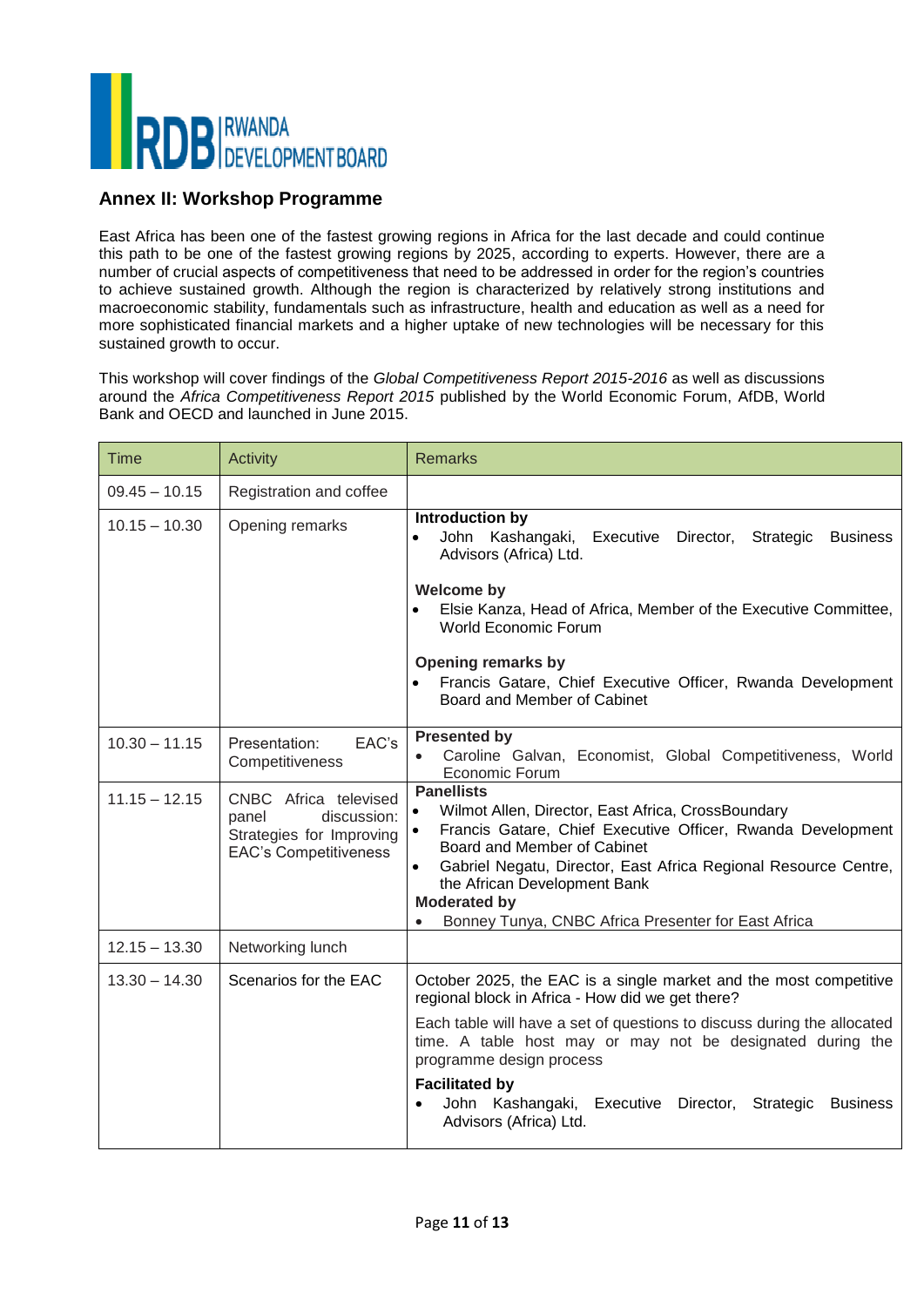

| $14.30 - 15.00$ | <b>Breakout discussion</b> | The table host or a self-designated participant will report back the<br>findings of their discussion based on the questions/themes to be<br>discussed |
|-----------------|----------------------------|-------------------------------------------------------------------------------------------------------------------------------------------------------|
| $15.00 - 15.30$ | Reactions from the floor   | Reactions from the floor and general discussion about next steps                                                                                      |
| $15.30 - 15.45$ | Closing session            | <b>Closing remarks by</b><br>Kampeta Sayinzoga, Permanent Secretary to the Rwandan<br>$\bullet$<br>Ministry of Finance                                |